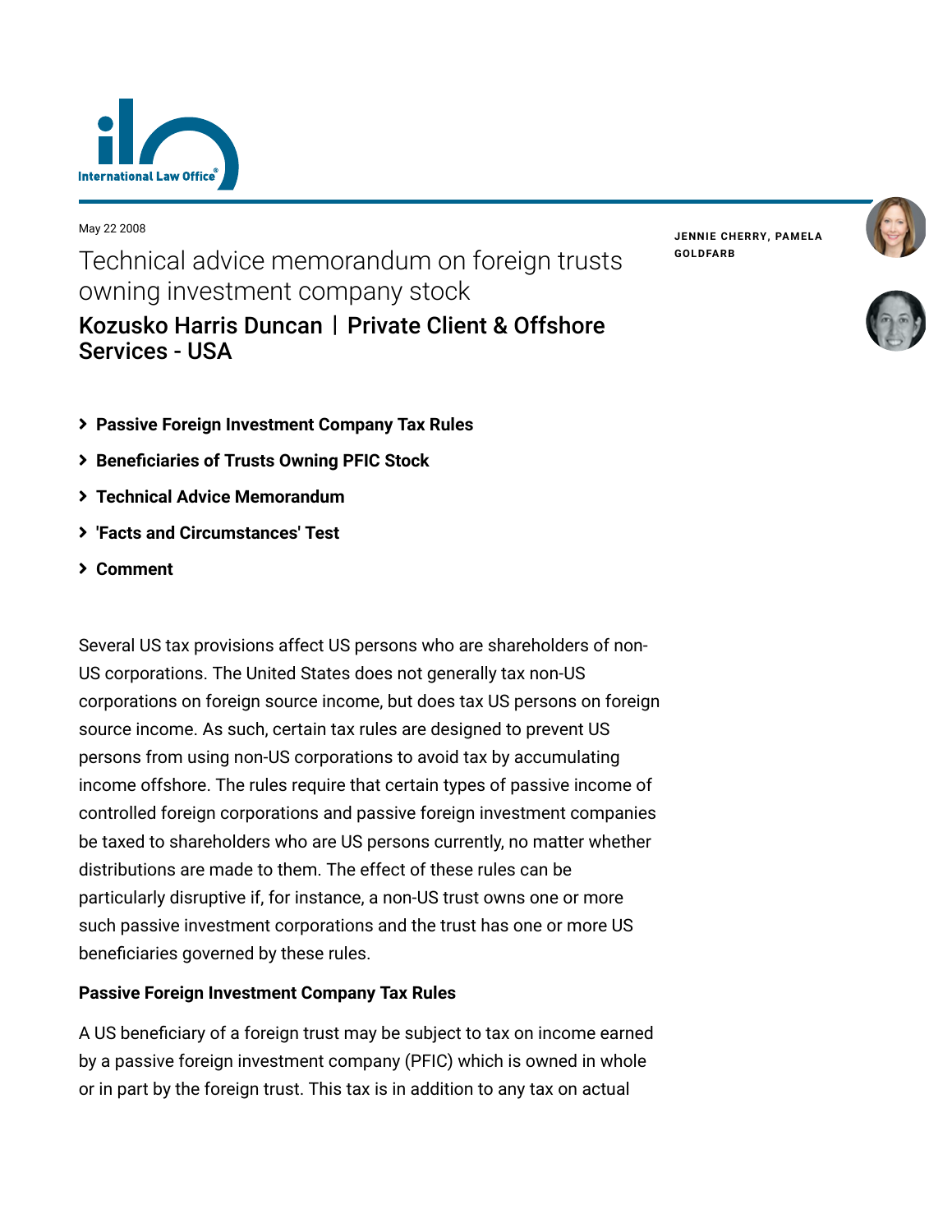trust distributions and may be levied whether or not funds pass from the PFIC to the US beneficiary.

A PFIC, unlike a controlled foreign corporation, can have any number of shareholders and need not be controlled, directly or indirectly, by US shareholders. A non-US corporation is a PFIC for any given taxable year if (i) 50% or more of its assets produce passive income, or (ii) 75% or more of its gross income is passive.

Passive income is income derived from real estate and business investments in which the corporation is not actively involved, including rents, dividends and interest income.

Under the PFIC rules, a US person who owns or is considered to own shares of a PFIC may be subject to income tax at ordinary rates upon a sale of or extraordinary dividend from a PFIC. In addition, the tax is subject to an interest charge, calculated for the years of the tax deferral, during which the income was deemed to have been earned by but accumulated in the company.

# <span id="page-1-0"></span>**Beneficiaries of Trusts Owning PFIC Stock**

Stock ownership is determined through an application of attribution rules applicable to family members and to intermediate entities such as trusts. Applying the attribution rules is quite difficult when an intermediate entity, such as a trust, owns the stock of the foreign investment company. Stock owned by a trust is attributed proportionately to the beneficiaries of the trust. The application of the attribution rules remains unclear when stock is attributed to US beneficiaries of a discretionary foreign trust, despite the fact that attribution to beneficiaries has been part of the Internal Revenue Code for over 10 years.

## <span id="page-1-1"></span>**Technical Advice Memorandum**

In Internal Revenue Service (IRS) Technical Advice Memorandum 200733024 (August 17 2007) the IRS articulates in some detail for the first time how it would seek to apply the PFIC rules to US beneficiaries of non-US trusts owning foreign corporate stock. The facts of the memorandum are complex and many issues are addressed. The memorandum concludes that US beneficiaries of a non-grantor trust are taxable on the gain arising upon the trust's disposition of PFIC stock. According to the memorandum,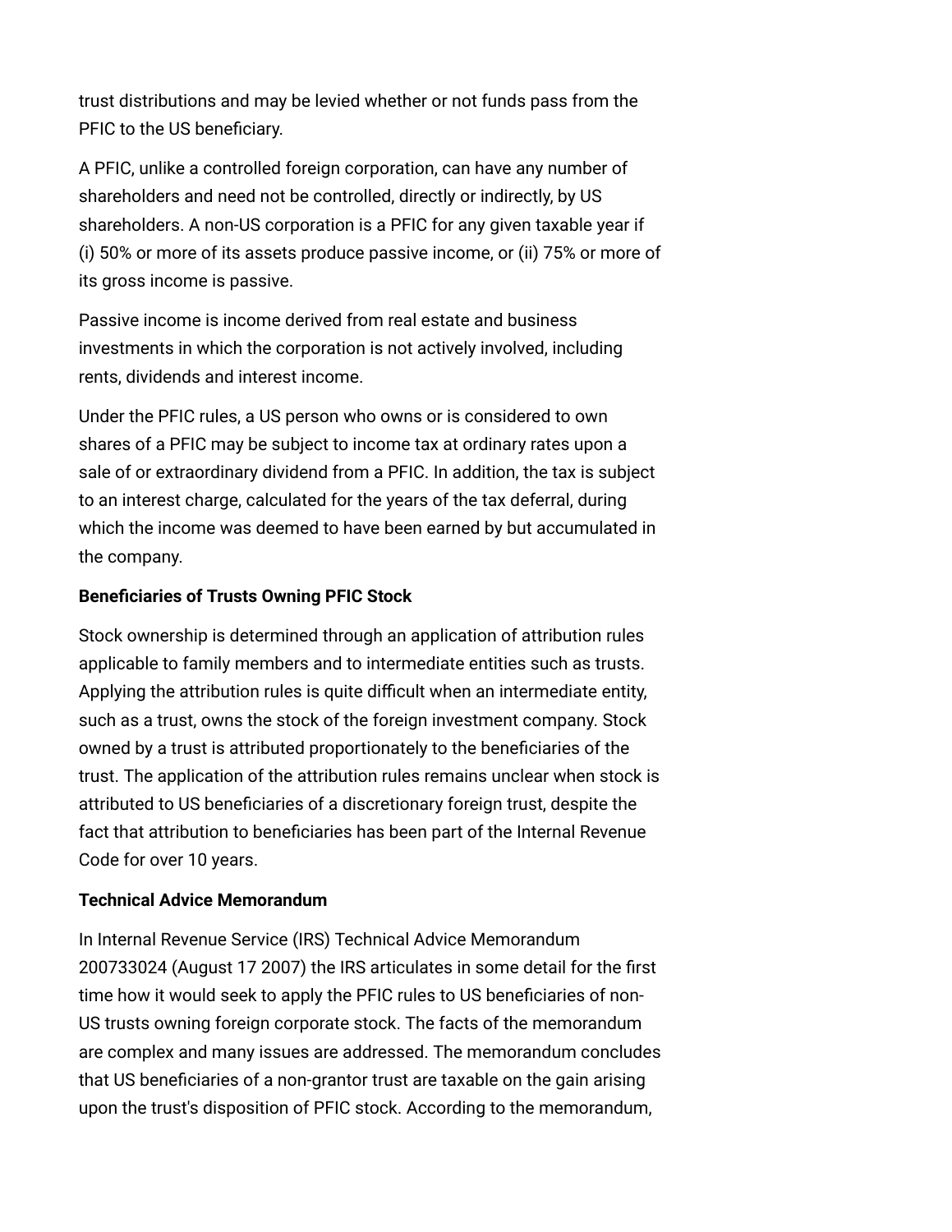the IRS is prepared to attribute taxable income and interest charges to US beneficiaries based upon a 'facts and circumstances' test, borrowed from the controlled foreign corporation rules. Such attribution may conflict with the trust distribution rules of the Internal Revenue Code.

#### <span id="page-2-0"></span>**'Facts and Circumstances' Test**

The memorandum sets out the IRS view that a 'facts and circumstances' test is the only reasonable basis for determining attribution of PFIC shares to US beneficiaries of foreign trusts and estates. The memorandum involved the issue of whether a liquidation or distribution attracted a PFIC tax when Fund B, a foreign trust, liquidated a PFIC in one year and made a distribution in the following year to a new US trust with all US beneficiaries. The liquidation of the PFIC (known as Corp J) that was owned by Fund B was, according to the memorandum, the critical taxable event, but alternatively it suggested that in any event the tax could be collected by reason of the distribution in the following year.

The taxpayer took the position that under the Internal Revenue Code's trust distribution rules, a distribution made in the prior year (the year of liquidation of Corp J) from Fund B to a new foreign trust, which had only foreign beneficiaries, had carried out all the distributable net income so that no income was left to be attributed to the US beneficiaries when their share was distributed to the new trust the following year. The taxpayer argued that this result was a reasonable application of the PFIC rules in the absence of regulations on attribution and taxation of PFICs owned by trusts. In addition, the taxpayer argued that the tax laws were not intended to reach the income of non-US persons, who were not subject to the laws of the United States. As such, according to the taxpayer, there should have been no US tax under the PFIC regime on account of the new foreign trust, or a holding company subject to the new foreign trust's control, receiving a distribution from Fund B.

However, the IRS held that the application of the PFIC rules in this case would be consistent with congressional intent, and that the language of these rules is clear on its face. According to the IRS, the provision which treats stock owned by a trust as owned proportionately by its beneficiaries provides an independent basis for treating the gain from the liquidating distribution to Fund B as an excess distribution to its US beneficiaries.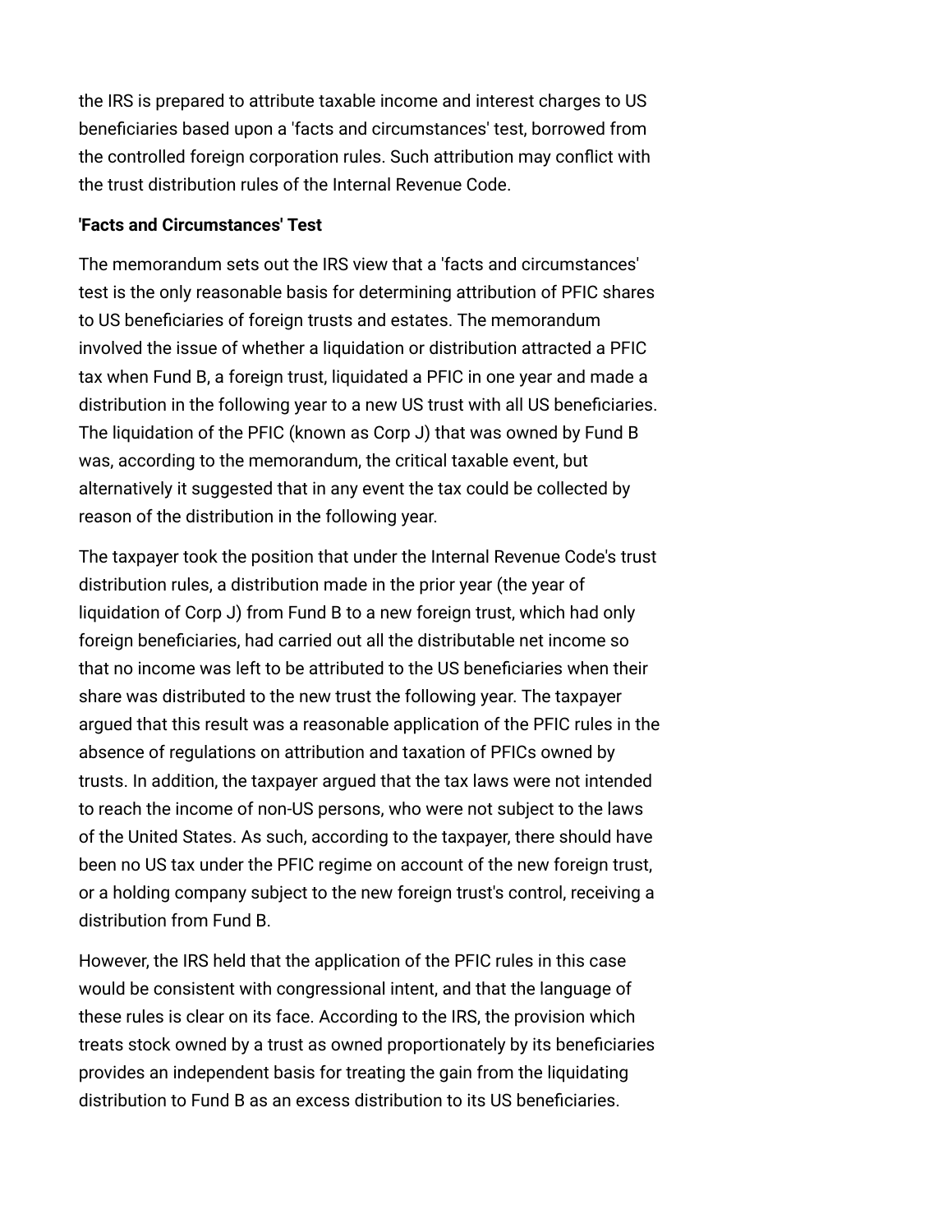The IRS further held that taxpayers' method of applying the PFIC rules was unreasonable because it was contrary to a plain reading of the statute and resulted in the circumvention, rather than the preservation or triggering, of the PFIC tax and interest charge. Instead, a reasonable method would have been to apply the PFIC rules to treat the US beneficiaries of Fund B as receiving an excess distribution from the corporation when the liquidating distribution commenced.

More specifically, in the absence of temporary or final regulations, a reasonable method of applying the PFIC rules would be to adopt a 'facts and circumstances' test similar to that used under the controlled foreign corporation rules. Under a 'facts and circumstances' test, each of the three US beneficiaries of Fund B should be treated as receiving an excess distribution equal to 16.66% (one-third of 50%) of the gain from the liquidating distribution from the corporation to Fund B.

#### <span id="page-3-0"></span>**Comment**

In many ways the memorandum adds to the uncertainty in determining a US beneficiary's income tax liability. It does not establish a workable framework for determining whether a US beneficiary of a foreign nongrantor trust will be subject to current taxation on PFIC income. The issue is made particularly difficult by the risk that taxable income may be allocated to trust beneficiaries who are not currently receiving income and may never receive it, especially given that the beneficial interests in the customary foreign trust are largely indeterminate, as a result of the trustee's broad discretion over distributions. Moreover, the PFIC regime often applies to accumulations that occur over many years and would usually result in an interest charge that often does not reflect the economic reality of the actual tax deferral. Congress provided for a special election that ameliorates these problems for shareholders. Under the IRS approach, however, the beneficiaries of a discretionary trust would be determined to be the "true shareholders" over the course of time, based on an 'after the fact' subjective reading of the facts and circumstances. As a result, these deemed shareholders would be unable to make the curative election on a timely basis. Thus, it may come as no surprise that the IRS position is not supported by the legislative history of what Congress intended.